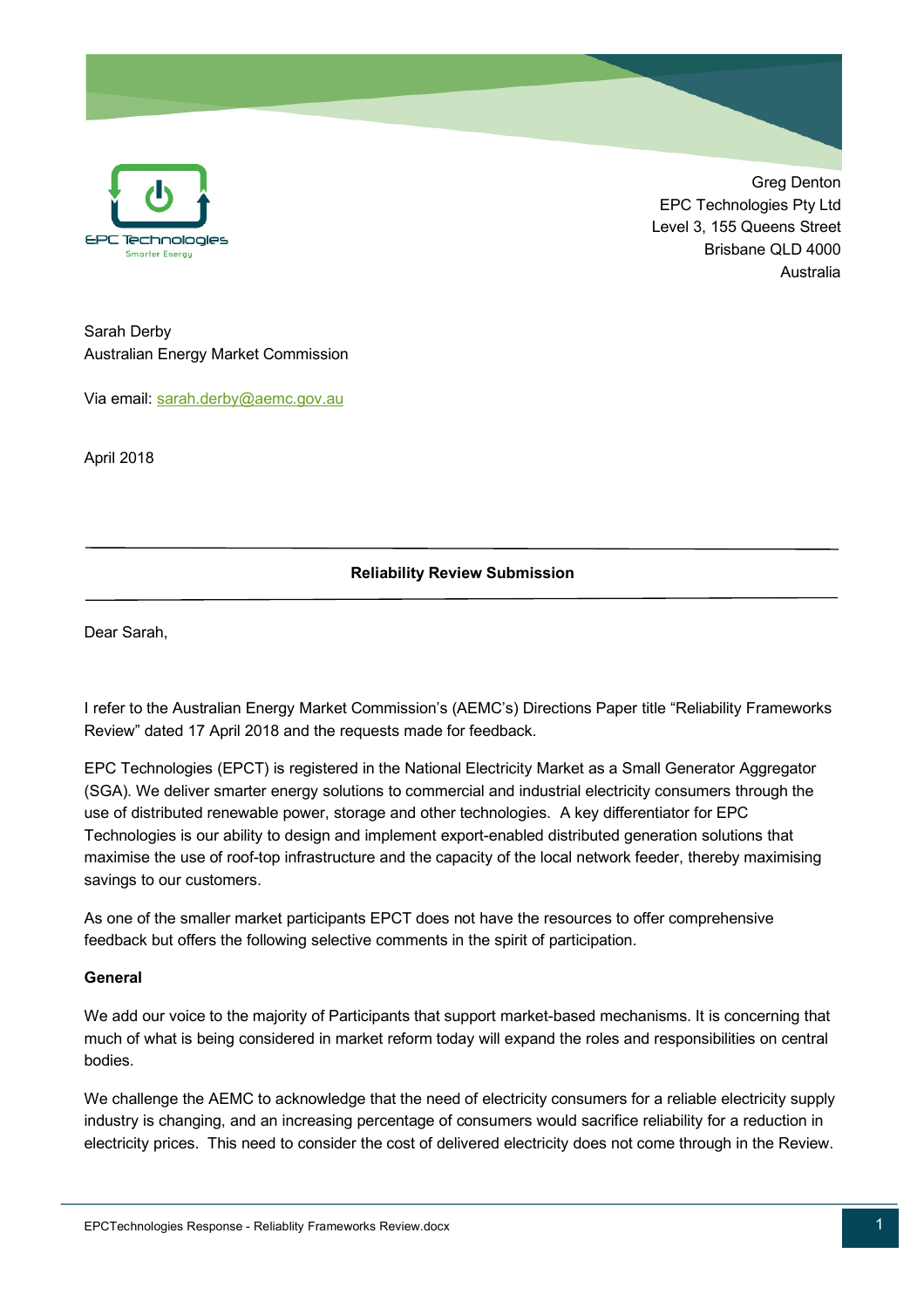# **Forecasting**

Forecasting needs to be opened up to competitive improvement. EPCT supports improvements in the availability of data to enable competitive forecasting activity.

As an operator of small generators, we have no issues in providing forecasts of our expected generation so long as any requirements to forecast do not impose costs that place us at a scale disadvantage. We note the current trial by ARENA is for utility scale solar. We are cautious about how that might be rolled into a requirement for SGAs or other market participants with solar behind their connection points. For example, will Market Customers be required to forecast their loads with the same level of accuracy as utility scale solar?

# **Day-Ahead Market**

After 20-years of successful operation of the NEM, it requires little effort to determine that a day-ahead market is unnecessary. We see no material benefits in adding a day ahead market and clear risks to the efficiency of dispatch. An additional risk is that it imposes additional administrative burden on both the market and participants.

Consistent with our comment on forecasting, we support efforts to democratize the availability of information, but consider this should be the limit of any consideration of a day ahead market. We certainly do not support reverting back to centralized dispatch.

#### **Demand Response**

EPCT is confident that the wholesale electricity price is both a sufficient and efficient price for demand response. To improve the transparency of how much and how often demand response participates in the wholesale market, consideration should be given to the forecasting requirements imposed on loads. This should parallel the forecasting required of generation (as noted above).

The Commission also consider empowering electricity consumers with the ability to contract with multiple market participants at a single connection point. We support this. The Market Rule requirement that a single Financially Responsible Market Participant (FRMPs) be assigned to each connection point favors larger market participants with multiple offerings at the expense of innovation and efficiency. Removing this requirement would empower consumers and allow them greater access to the wholesale market price.

Given that Metering Providers manipulate metering data already for embedded networks and multi-meter NMI's, we do not believe opening up connection points to multiple FRMPs will add any complexity or cost to NEM operations. More likely, innovation in data management will allow this additional functionality to be adsorbed in the declining cost structure in this segment of the market.

# **Participation Costs**

Separately, the cost associated with NEM participation needs to be addressed. For SGAs and other smaller market participants, the standout extra-ordinary cost is the requirement to use AustraClear.

AustraClear charges a minimum of \$6,000 per year for each participant, \$200 per user, and a myriad of other fees. Inexplicably, AustraClear does not list the \$6,000 fee on its fee sheet. While these charges may be acceptable for a large gen-tailer, it is considered extortionary for SGA participants that are simply being paid for the electricity they sell into the NEM. By comparison, a bank facility with similar functionality to what small